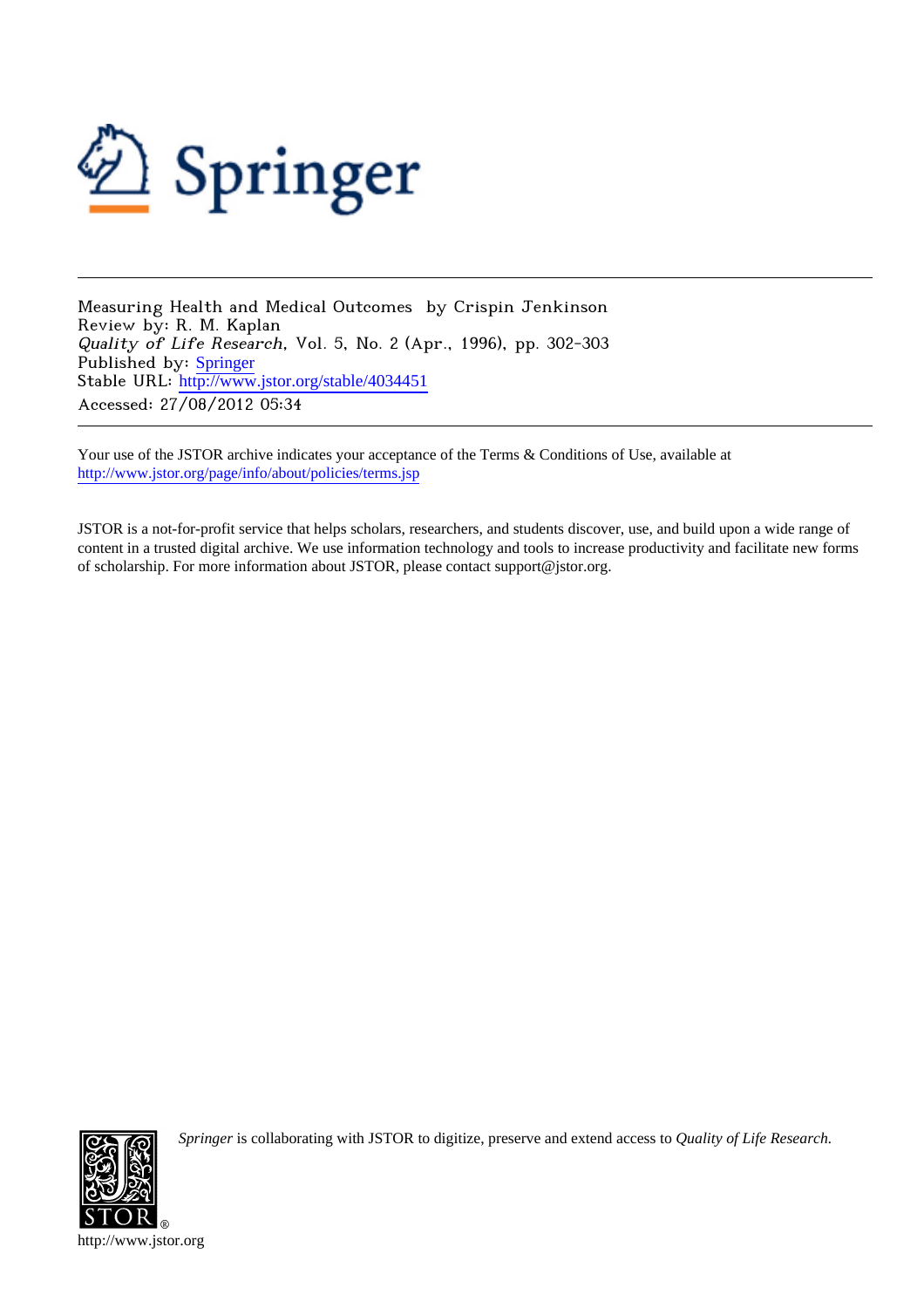## **Book Review**

## **Measuring Health and Medical Outcomes**

**Edited by Crispin Jenkinson UCL Press Limited, University College London, Fower Street, London WC1E 6BT 1994. 224 pages, 13 illutstrations. ?35.00 (hard bound) ?14.95 (soft bound)** 

**Measuring Health and Medical Ouitcomes is an edited volume that considers several important developments in health status and quality of life measurement. The book begins with an overview by Crispin Jenkinson, who is the editor for the volume. The overview places outcomes assessment in the context of traditional and emerging models of health, illness and disease and sets the stage for the remaining chapters. These chapters include 10 independent contributions. There is a chapter on subjective health assessment by Gary Albrecht, and a discussion of applications of health status measures by Ray Fitzpatrick. Sue Ziebland reviews issues in the assessment of change in health status, while Kathy Rowan considers global questions and scores. A series of chapters review particular outcomes assessment tools. Jenkinson reports of the Nottingham Health Profile while Lucie Wright describes the SF-36 and the SF-20. The FLP and SIP are summarized by Simon Williams. The final three chapters are devoted to theoretical issues. A chapter by Danny Ruta and Andrew Garratt discusses the relationship between health status and quality of life measurement while reviewing criteria for the evaluation of measures. Matthew Clayton and Andrew Williams take on the difficult problem of distributive justice, while the final chapter by Jenkinson, Martin Bardsley and Kate Lawrence summarize the issues facing the field, including the benefits of health outcomes assessment, unresolved methodological problems and future directions.** 

**There are many positive features** 

**to this book. Most importantly, all of the chapters are thoughtful and well written. Each author takes on an important issue and all chapters review the most current literature. The chapter on the Sickness Impact Profile (SIP) and its UK version known as the Functional Limitations Profile (FLP) offers a nice history and overview of the instruments. The chapter (by Simon Williams) offers a balanced review of the strengths and weaknesses of the SIP. Similarly, the chapter by Lucie Wright provides a short, but accurate summary of the development and evaluation of the Medical Outcomes Study Short Form 36 (SF-36) and the Short Form 20 (SF-20). The Appendices to the chapters include copies of the FLP and SF-36 measures.** 

**In contrast to the chapters on the SF-36 and SIP-FLP, some of the chapters attempt to make more specific arguments. Jenkinson's chapter on the Nottingham Health Profile (NHP) is one example. This chapter is entitled 'Weighting for ill health: The Nottingham Health Profile'. The title leads the reader to assume that the chapter will address issues in preference and utility weighting. Instead the focus is on the rationale for providing subjective weights for components of the NHP. The NHP uses attitudinal scale methods originally developed by Thurstone to assign weights to different items. Jenkinson offers data suggesting that the complex weighting system in the NHP does not enhance its validity or reliability. In fact, standardized scores on the NHP may be surprisingly similar whether the subjective weights or a simply yes-no (0 or 1.0) system is used to score each item.** 

**The critique of the NHP is well argued, but the message may be misleading. The chapter suggests that the subjective scoring system for the NHP is similar to those used for other** 

**measures that produce measures of Quality-Adjusted Life Years. However, the rationale for and application of weights in other measures, is very different. The Health Utility Index, Quality of Well-being Scale, and EuroQol methods are based on very different assumptions. For these methods, the subjective weights are validated and central to the calculations. Since the NHP does not score outcomes on a scale anchored by death, it is not generally considered appropriate for QALY calculations.** 

**Across chapters, the book is strongest on sociological, philosophic and psychometric aspects of outcome measurement. It is weakest on medical and economic considerations. For example, there is little discussion of the use of outcome measurement in controlled clinical trials or pharmaceutical studies. The one exception is the chapter by Fitzpatrick that briefly describes each of these areas of application.** 

**A more serious concern is the failure to develop the role of outcomes assessment for public policy. Several chapters hint at the role of outcomes assessment in policy analysis but fail to address the issues characteristic of current methodological and theoretical debates. The Rowan chapter does an excellent job of reviewing global questions, but does not address the need for indexes required to estimate QALYs. Without an overall score on a 0-1.0 continuum, cost/utility analyses are not possible. Methodological critiques of the difficulties in establishing QALYs are legion, but these debates are not reviewed in this chapter. Another chapter by Clayton and Williams is about the role of subjective health status assessments in resource distribution. The chapter is particularly clear in describing distributive justice and linking outcome measurement to welfare economics. However, it focuses on the SF-36, a**